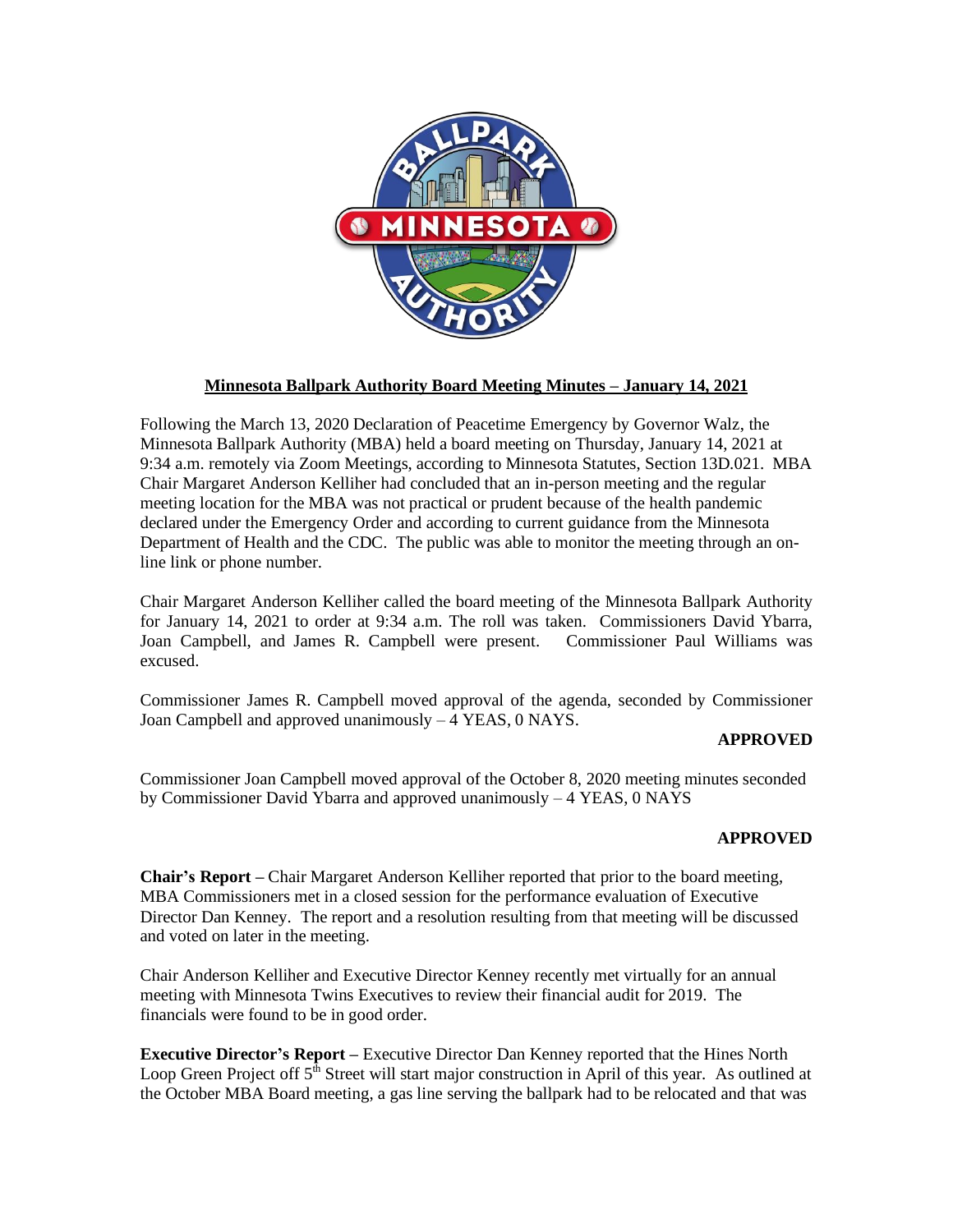completed in December by CenterPoint Energy. A Construction Cooperation Agreement and Operational and Maintenance Agreement are being negotiated now and should be completed in the next few months.

## **DISCUSSION ITEMS**

**Target Field Operations Update** – **Matt Hoy, Senior VP, Operations, Minnesota Twins**. Mr. Hoy reported that except for ballpark operations and maintenance staff, Twins employees will continue to work remote until at least April of this year. The winterization of the ballpark is complete. Target Field is still in line to host the 2022 Winter Classic at Target Field since the 2021 Winter Classic was cancelled due to COVID. The Twins, Dodgers and Colorado Rockies are the first three teams to complete a WiFi upgrade that was done in collaboration with MLB. One of the next major upgrades at the ballpark will be the replacement of the scoreboard and video control room equipment. The timeline for this work is yet to be determined. Ballpark video camaras recently caught a vandal on tape who was responsible for substantial damage to windows and glass panels at Target Field and other buildings in Downtown Minneapolis. Because of the video footage, police were able to identify and apprehend the person. Major League Baseball is in discussion with the players union regarding the return of fans to the ballparks. The Twins are planning to start on time in Fort Myers with COVID 19 regulations in place.

**Dan Starkey, Senior Director, Ballpark Development and Planning –** Mr. Starkey gave a Power Point presentation summarizing the history of CapEx investments to Target Field since 2011 and future investments being considered. The most imminent and significant will be the replacement of video control room equipment and video screens throughout the ballpark.

**Financial Report – Brenda Juneau, MBA Finance Coordinator.** Ms. Juneau reported on the MBA Financial Report through November 30, 2020. The 2019 Annual Financial Report is complete and available on the MBA website. Executive Director Kenney requested \$630,000 from Hennepin County for 2020 administrative costs, which was \$70,000 less than the adopted budget. That was paid in December along with the Twins annual rent payment. Hennepin County also pre-paid an additional \$5 million on the ballpark debt. There is approximately \$130 million left on the principal.

### **Summary of Conclusions of Performance Evaluation**

### **Resolution 21-MBA-168**

### **Purpose:**

To authorize the Chair to execute an amendment to the employment agreement with the Executive Director of the Authority.

### **Background:**

On August 18, 2006, the Minnesota Ballpark Authority entered into an employment agreement with Dan Kenney, Executive Director of the Authority. Among other terms and conditions, the agreement states that each year of the Executive Director's employment, the Authority shall review and may adjust the Executive Director's base salary in its sole discretion. This resolution authorizes the Chair to enter into an amendment to that agreement.